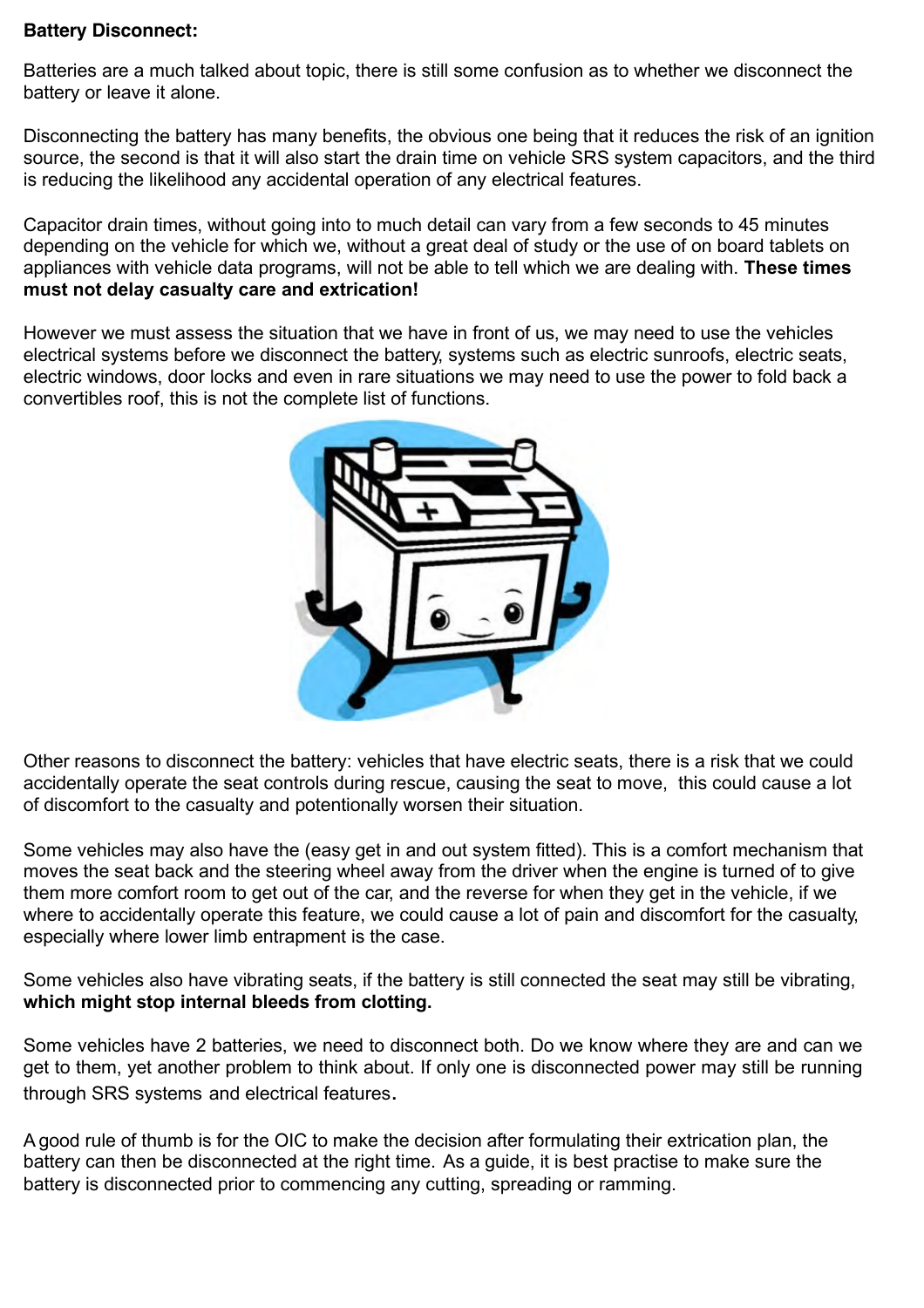## **Disconnecting the battery**

Disconnect the Negative terminal first, if you disconnect the positive first there is a risk of causing a spark or short circuit if the tool used comes into contact with other metal components in the engine compartment. This could be enough to set of airbag systems or cause a fire. Removing the Negative lead first greatly reduces this risk, should the tool touch the bodywork..

Some organizations practice cutting a 2 inch section out of the cable, this poses the problem, that if you needed to reconnect the battery to use electrical systems you are then stuck and there is no going back.

After the terminals have been removed it is good practice to tape over the battery terminals so that during techniques such as a dash relocation there is no risk of the terminals coming into contact with the bodywork and re-energizing the system.



Batteries can be located in the engine compartment, under the drivers foot well, in the wheel arch and in the boot, these are the most common places to look however they may be in other locations.

Arule of thumb, is whether we disconnect the battery or not, always treat the SRS systems as being live and avoid the deployment paths where possible when any cutting, spreading or ramming is being carried out. *The below distances are still covered in some literature that has not been updated.*

10" Front drivers airbag

20" front passengers airbag

12"-18" for side impact airbags

**\*These distances are no longer used due to the development in Airbag size and shape**

6" for the cushioning depth of side airbags

**We must** put in control measures when working around these systems regardless of what we have done with the battery, accidental activation of the many systems is rare but still a real risk.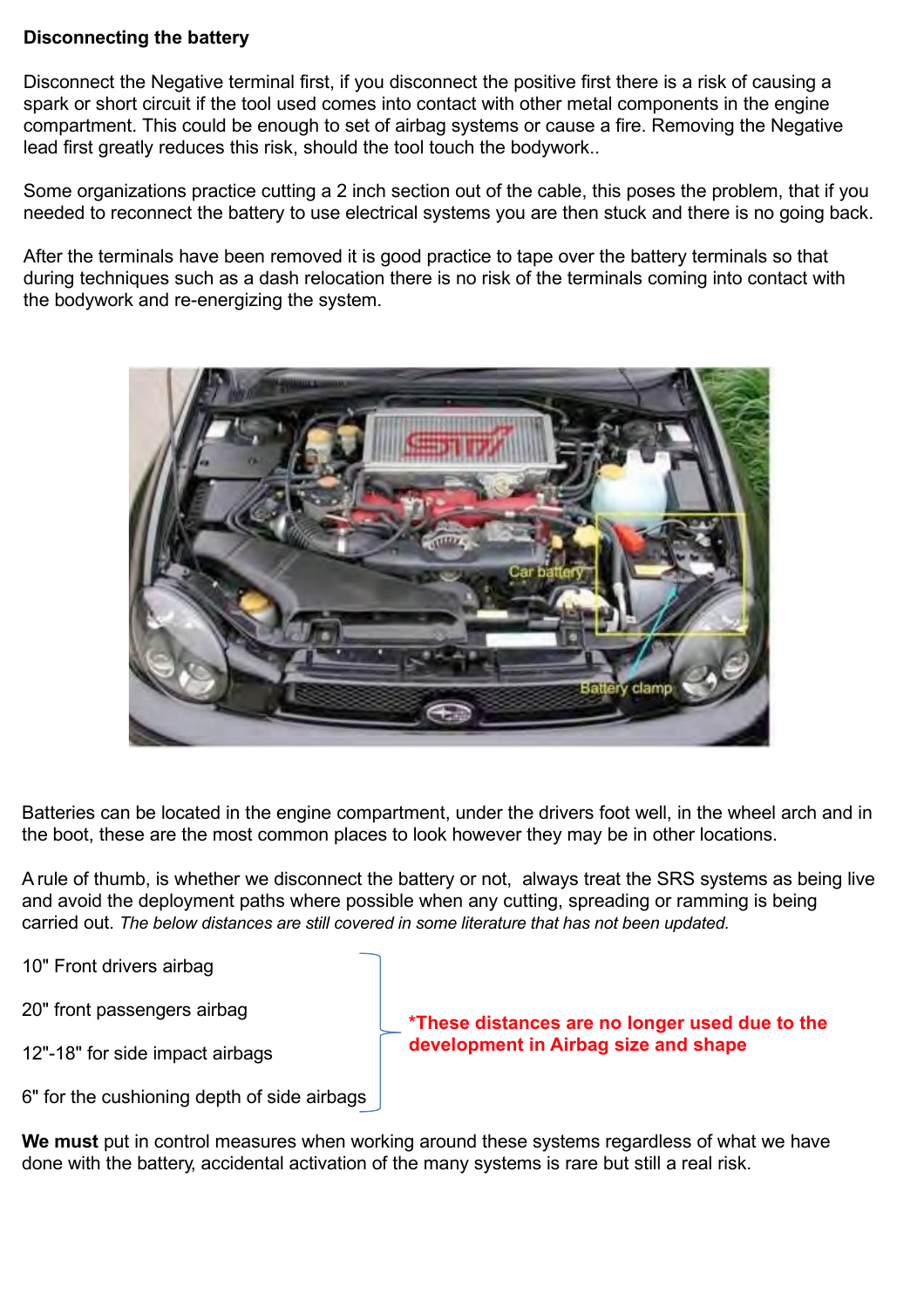

Remember even though the battery has been disconnected there is still a risk of setting of SRS systems from short circuits, static and impact caused from rescuers getting in and out of the vehicle and space creation techniques being carried out on the vehicle. so remember the 10" -20", 12-18" 6" rule at all times or avoid deployment paths. (always follow your services procedures and guidance on SRS)

As well as dealing with the battery, in the same way its good practice to remove any gadgets/devices using the docking ports in the vehicle such as ipods, mobile phones and GPS terminals, as these could pose a back charging risk and energise systems.

In a lot of situations it will not be possible to disconnect the battery, so during training it is better to train with simulated live systems so that we adopt a safe system of work and complacency does not set in, do not let rescue times be extended because we are using up to much time trying to find and disconnectct the battery, this is where simultaneous activity will work, if we can get to and disconnect the battery then great, if we cant then maintain safety protocols and don't delay casualty rescue.

## **Battery located in the footwell:**